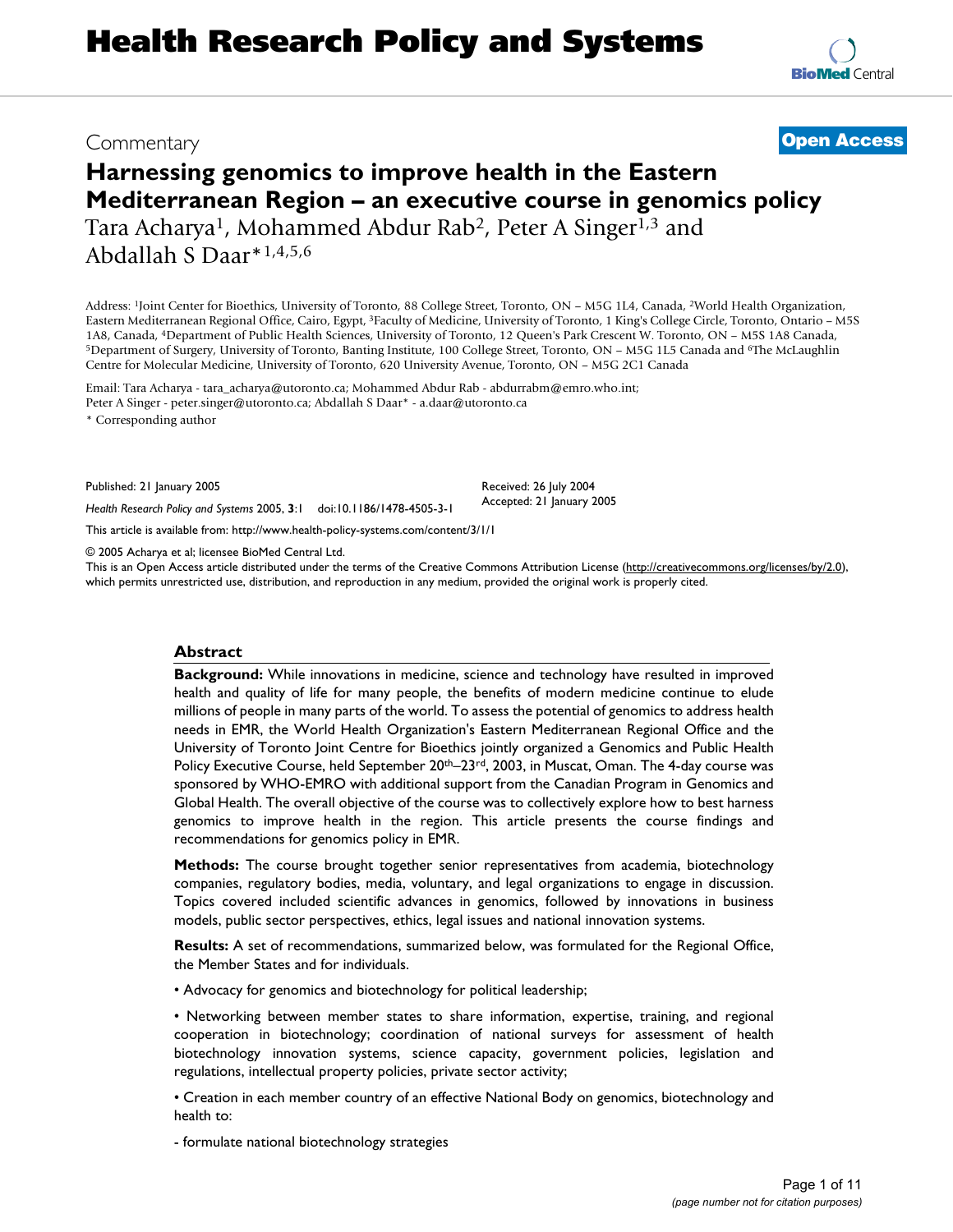- raise biotechnology awareness
- encourage teaching and training of biotechnology
- devise integration of biotechnology within national health systems.

**Conclusion:** The recommendations provide the basis for a road map for EMR to take steps to harness biotechnology for better and more equitable health. As a result of these recommendations, health ministers from the region, at the 50th Regional Committee Meeting held in October 2003, have urged Member States to establish national bodies of biotechnology to formulate a strategic vision for developing biotechnology in the service of the region's health. These efforts promise to raise the profile of genomics in EMR and increase regional cooperation in this exciting new field.

#### **Background**

In a recent study, University of Toronto researchers identified the "Top 10 Biotechnologies to Improve Health in Developing Countries" [1]. The study underscores the importance of harnessing new technologies to improve global health and development, a belief that is gaining widespread acceptance. For instance, the overall goal of the United Nations Millennium Project's Science and Technology Task Force is to address how science and technology can be leveraged to help countries achieve the Millennium Development Goals (MDGs) [2]. Its mission is guided by the understanding that most of the MDGs cannot be reached without a strong contribution from science and technology. The potential contribution of genomics and biotechnology to these goals has also been demonstrated [3]. However, these technologies are most beneficial to countries that have the scientific capacity to absorb and use them. The aim of the Inter-Academy Council on Science and Technology Capacity (IAC) was to develop a global strategy for promoting capacities in science and technology and the first report of the Council was recently presented to UN Secretary General Kofi Annan [4].

There is a wide range of scientific capacity and health system development across the Eastern Mediterranean Region (EMR) [5], which consists of 21 countries. Some countries in the region have taken the initiative in biotechnology by establishing regulations and encouraging private sector involvement. In other countries of the region, there is a serious lack of scientific capacity not only to conduct research and development in biotechnology but even to absorb the benefits of biotechnology and apply them to help meet the health and socio-economic needs of the population [6]. According to UNDP's Arab Human Development Report 2003, research and development in the Arab world represents less than 0.2% of Gross National Product (GNP). Fewer than one in 20 Arab university students were pursuing scientific disciplines, compared, for instance, to one in five in South Korea [7]. There is a risk that, as the genomics revolution gathers momentum, the imminent genomics divide between developed **Table 1: Objectives of the Genomics Policy Executive Course**

| To familiarize participants with the current status and implications of<br>health genomics/biotechnology, and to provide information relevant<br>to public policy on health genomics/biotechnology                                                                                                                                         |
|--------------------------------------------------------------------------------------------------------------------------------------------------------------------------------------------------------------------------------------------------------------------------------------------------------------------------------------------|
| To provide frameworks for analyzing and debating the policy issues<br>and related ethical questions in health genomics/biotechnology, and to<br>help understand, anticipate and possibly influence the legal and<br>regulatory frameworks under which health biotechnology industries<br>will operate, both nationally and internationally |
| To begin developing an opinion-leaders network across different<br>sectors (industry, academic, government, NGOs) by sharing<br>perspectives and building relationship                                                                                                                                                                     |
| To formulate recommendations for future policy and strategic<br>directions at the regional, national and individual levels.                                                                                                                                                                                                                |

and developing countries will increase unless urgent action is taken to reverse the trend [8].

In order to assess the potential of genomics to address health needs in the Region, the World Health Organization-Eastern Mediterranean Regional Office (WHO-EMRO) and the University of Toronto Joint Centre for Bioethics jointly organized a Genomics and Public Health Policy Executive Course, held September 20th–23rd, 2003, in Muscat, Oman. This 4-day course/workshop was sponsored by WHO-EMRO with additional support from the Canadian Program in Genomics and Global Health.

The overall objective of the Genomics Policy Executive Course was to familiarize participants with the potential of genomics and related biotechnologies to address health needs and to collectively address the question of how best to harness genomics to improve health in the region (table 1).

### **Methods**

We based the program and designed the sessions and lecture topics of this course on prior courses held in Nairobi, Kenya in March 2002; in Toronto, Canada in May 2002; and in Kumarakom, India in January 2003. The sessions and presenters of the course are shown in table 2. The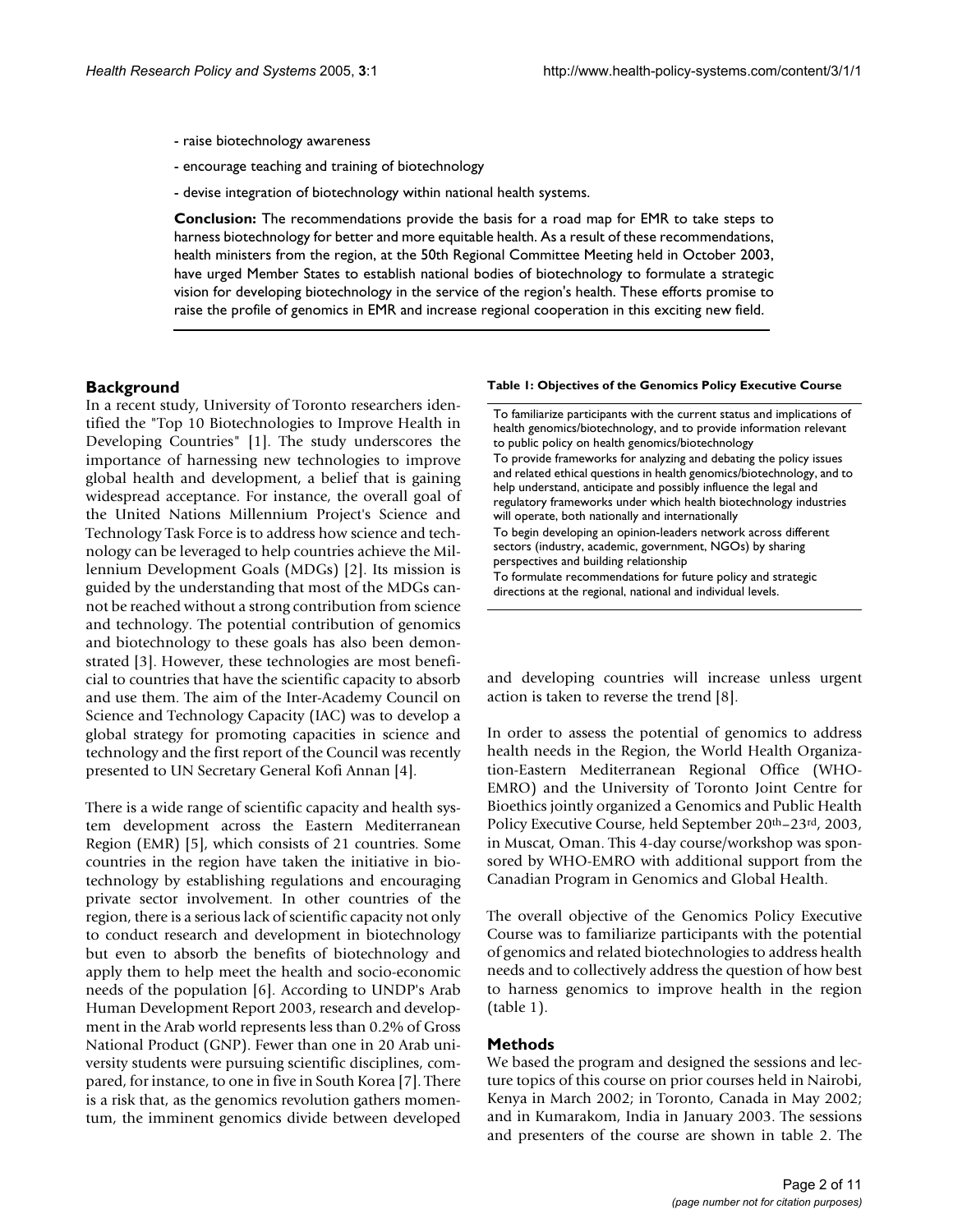course participants and facilitators for each session were identified through a combination of recommendations from field experts in the region and from WHO's network of experts. People identified to participate in the course included scientists from academic institutions and industry, industry executives, regulatory officials, representa-

| Table 2: Program |
|------------------|
|------------------|

| Saturday, 20 September 2003 |                                                                       |
|-----------------------------|-----------------------------------------------------------------------|
| $08:00 - 08:30$             | Registration                                                          |
| $08:30 - 10:30$             | Session I:                                                            |
|                             | <b>Opening Address</b>                                                |
|                             | H.E. Dr Ali Bin Moosa, Minister of Health, Oman                       |
|                             | Dr H. A. Gezairy, Regional Director, EMRO                             |
|                             | Introduction and Course Overview                                      |
|                             | Team from University of Toronto                                       |
|                             | Session Chair: Dr Ali Jaffer Suleiman, Ministry of Health, Oman       |
| $10:30 - 11:00$             | Coffee break                                                          |
| $11:00 - 12:30$             | Genomics: Scientific Developments                                     |
|                             | Professor Riad Bayoumi, Sultan Qaboos University                      |
| $12:30 - 14:00$             | Lunch Break                                                           |
| $14:00 - 15:30$             | Session III:                                                          |
|                             | WHO Report on Genomics and World Health                               |
|                             | Professor Alexander Capron, Director, Department of Ethics, Trade and |
|                             | Human Rights, WHO/HQ                                                  |
| $15:30 - 16:00$             | Coffee break                                                          |
| $15:45 - 16:30$             | Session IV:                                                           |
|                             | Top 10 Biotechnologies for Improving Health in Developing Countries   |
|                             | Professor Abdallah S. Daar, University of Toronto                     |
| Sunday, 21 September 2003   |                                                                       |
| $08:30 - 09:00$             | Golden Nuggets (previous day's summary)                               |
|                             | Dr Peter A. Singer, University of Toronto                             |
| $09:00 - 10:30$             | Islamic Perspective on Stem Cells, Cloning, Genetic Engineering, etc  |
|                             | Dr Mohammed Al Bar, King Fahd Medical Research Centre, Saudi Arabia   |
| $10:30 - 11:00$             | Coffee break                                                          |
| $01:00 - 12:30$             | Intellectual Property Rights                                          |
|                             | Professor Richard Gold, McGill University, Centre for Intellectual    |
|                             | <b>Property Policy</b>                                                |
| $12:30: - 14:00$            | Lunch Break                                                           |
| $14:00 - 15:30$             | <b>Business Models</b>                                                |
|                             | Mr Khalil Ahmed, Managing Director, Shantha Biotech, India            |
|                             | Dr Peter A. Singer, University of Toronto                             |
| 15:30 - 16:00               | Coffee break                                                          |
| $16:00 - 17:30$             | Group Work                                                            |
| Monday, 22 September 2003   |                                                                       |
| $08:30 - 09:00$             | Golden Nuggets (previous day's summary)                               |
|                             | Dr Peter A. Singer, University of Toronto                             |
| $09:00 - 10:30$             | <b>Innovation Systems</b>                                             |
|                             | Dr Peter A. Singer, University of Toronto                             |
| 10:30 - 11:00               | Coffee break                                                          |
| 11:00 – 12:30               | Regulatory Systems and Related Issues                                 |

**12:30 – 13:00** TRIPS and Pharmaceutical Issues in Public Health.

**13:00 – 14:00** Lunch Break **14:30 – 15:30** Public Engagement

**15:30 – 16:00** Coffee Break **16:00 – 17:30** Group Work

*Dr D.C. Jayasuriya, Director, UNAIDS, Pakistan*

*Mr Ehsan Masood, Scidev.net, United Kingdom*

*WHO/EMRO*

*Dr Anwar Nasim, Chairman, National Council of Biotechnology, Pakistan*

*Dr. Abdel Aziz Saleh Special Advisor to the Regional Director for Medicine,*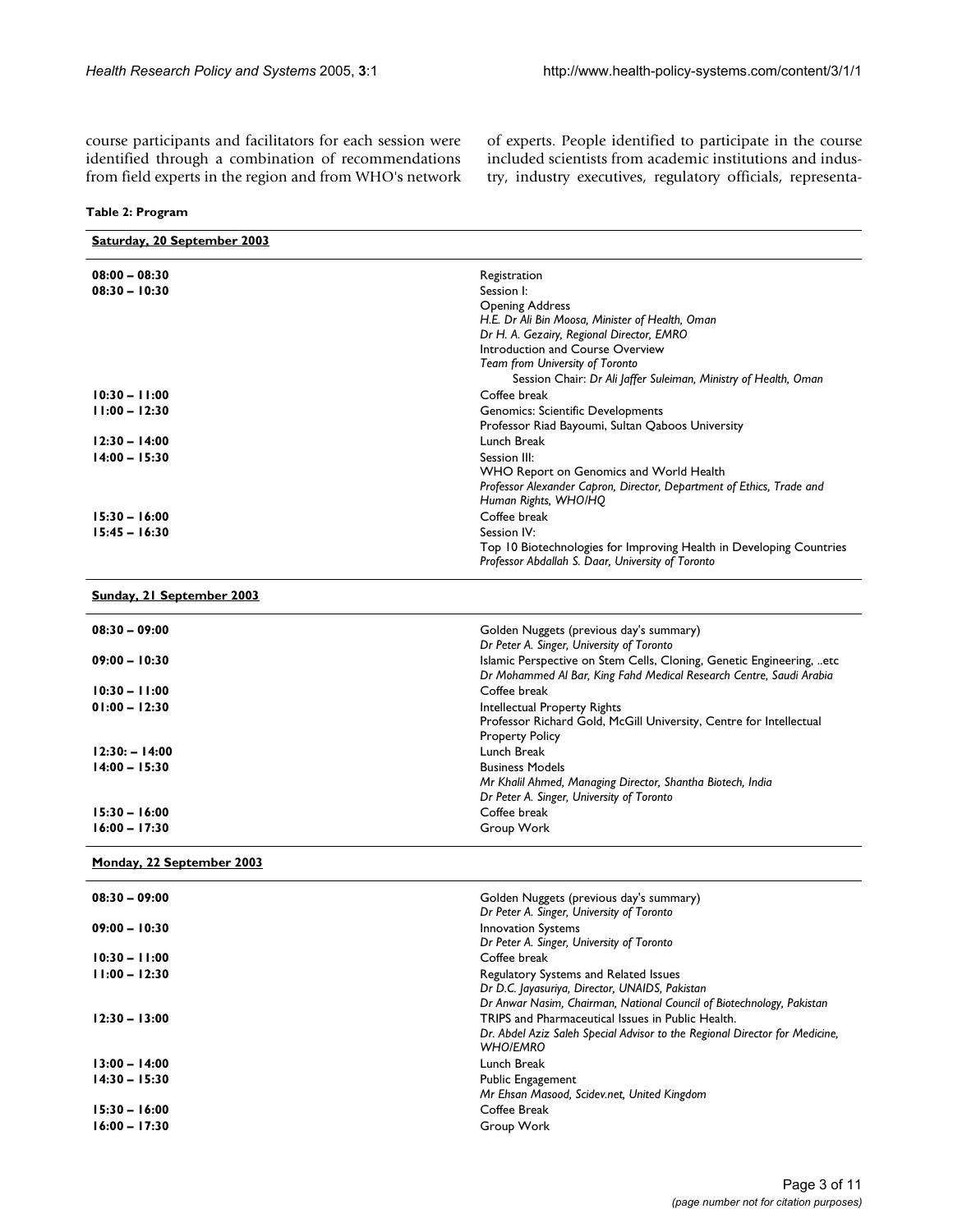**Table 2: Program** *(Continued)*

| Tuesday, 23 September 2003 |                                                                           |
|----------------------------|---------------------------------------------------------------------------|
| $08:30 - 09:00$            | Golden Nuggets (previous day's summary)                                   |
|                            | Dr Peter A. Singer, University of Toronto                                 |
| $09:00 - 10:00$            | <b>Opinion Leaders Network</b>                                            |
|                            | Dr Peter A. Singer, University of Toronto, Dr Tara Acharya, University of |
|                            | Toronto                                                                   |
| $10:00 - 10:30$            | <b>Break</b>                                                              |
| $10:30 - 12:30$            | Group Work                                                                |
| $12:30 - 14:00$            | Lunch break                                                               |
| $14:00 - 15:30$            | Group Presentations and Discussion                                        |
| $15:30 - 16:00$            | Coffee Break                                                              |
| $16:00 - 17:30$            | Recommendations, Concluding Remarks and Closure of the Workshop           |
|                            | Dr Peter Singer, University of Toronto                                    |

tives from the legal sector, and media. The participants were carefully chosen in an attempt to represent a wide range of interests relevant to the emerging area of genomics and to have geographical, discipline and gender balance. They included scientists from academic institutions and industry, industry executives, legal and regulatory officials, WHO representatives and the media. In total there were 51 participants, from 13 countries of EMR. We drew as many of the faculty as possible from the region.

The sessions dealt with a wide range of relevant topics, starting with recent scientific advances in genomics and stem cell research, followed by discussions on business models in genomics and biotechnology, intellectual property rights and regulatory frameworks, public engagement and an internet-based opinion leaders' network. The presentations were designed to be interactive and foster active discussion from, and among, the participants, and each presentation was followed by a moderated discussion period. Early in the course, the attendees were placed into one of five study groups – these groups were carefully designed to capitalize on the diverse backgrounds of the participants. Each group was assigned the task to on the deliberate the key question **"How best to harness genomics and biotechnology to improve the health of the people in the Eastern Mediterranean Region?"** The groups met frequently to discuss the presentations, and each participant was also provided a course reader with additional literature on the lecture topics (table 3). The overall task of these study groups was to draw upon the course material and their own experiences and propose a set of recommendations for genomics and biotechnology policy in the region. On the last day of the meeting each group presented these recommendations.

In order to assess the level of interest in the formation of an email-based opinion leaders' network to continue dis-

#### **Table 3: Course Readings**

Bhutta ZA (2002) Ethics in international health research: a perspective from the developing world. *Bull World Health Organ*.;80(2):114–20. Review. Bloom BR & Trach D (2001) Genetics and Developing Countries. *BMJ*;322:1006–7. Capron AM (2001) Stem Cells: Ethics, Law and Politics. Biotech Law Report;5:678–699. Collins FS, Green ED, Guttmacher AE, Guyer MS; US National Human Genome Research Institute. (2003) A vision for the future of genomics research. Nature.24;422(6934):835–47. Daar AS, Thorsteinsdóttir H, Martin DK, Smith AC, Nast S, Singer PA. (2002) Top ten biotechnologies for improving health in developing countries. *Nat Genet*.;32(2):229–32. Gold ER (2003) SARS genome patent: symptom or disease? *Lancet*.;361(9374):2002–3. Juma C & Konde V (2002). The New Bioeconomy: Industrial and Environmental Biotechnology in Developing Countries. Geneva, Switzerland: United Nations, July 2002. Lundvall B, Johnson B, Andersen EA, Dalum B (2002) National systems of production, innovation and competence building. *Research Policy*;31:213–231 Nasim A (2000) Ethical Issues of the Human Genome Project: An Islamic Perspective *in* Bioethics in Asia. Eubios Ethics Institute Eds: N Fujiki and DRJ Macer p. 209–214 Pang T & Weatherall D (2002) Genomics and Global Health. *BMJ*;324:p.1051–52 Singer PA, Daar AS (2001) Harnessing genomics and biotechnology to improve global health equity. *Science*;294(5540):87–9. Sulston J (2003) Beyond release: the equitable use of genomic information. *Lancet*.;362(9381):400–2. Thorsteinsdóttir H, Daar AS, Smith RD, Singer PA (2003) Genomics – a global public good? *Lancet*.;361(9361):891–2. Time to Unite Islam and Science. *Nature*. 2003 Mar 13;422(6928):99.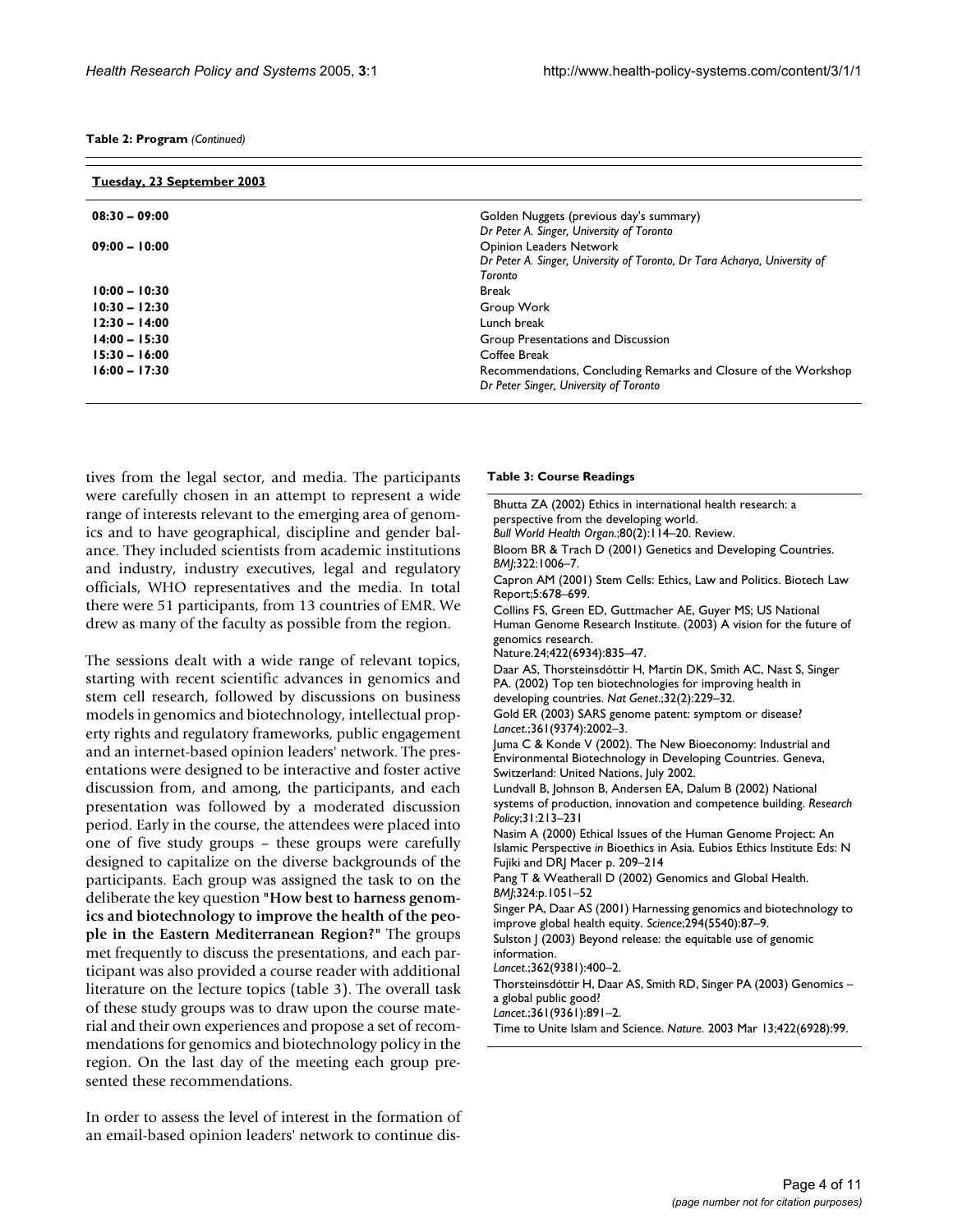cussion among the participants following the course, a brief survey was conducted on the participants' internet access and their expectations of the network.

# **Results**

Dr Peter A. Singer, Director of the University of Toronto Joint Centre for Bioethics, described the overall aim of the course "How to best harness genomics to improve health in the region", as well as the 4-day program. Dr Ali Jaffer Suleiman of the Ministry of Health in Oman acted as chairperson of the meeting.

Professor Riad Bayoumi of Sultan Qaboos University highlighted new scientific developments that have resulted from the genomics revolution, such as proteomics; mapping of single nucleotide polymorphisms (SNPs) to understand human genetic variation and its relationship with disease; gene expression chips to monitor differential gene expression and identify drug targets; and bioinformatics as a new field that combines biology, mathematics, statistics and computer programming to mine large-scale biological data.

Professor Alexander Capron, Director, Department of Ethics, Trade and Human Rights at WHO, described the 2002 report of the World Health Organization "Genomics and World Health" [9]. He called attention to the recommendations from the report – these include improving technical cooperation between WHO and its member states (e.g. assessing the health impacts of genomics research to support informed priority setting; capacity building for genomics research and biotechnology in developing countries; development of ethical review structures and bioethics capacity).

Professor Abdallah Daar described a recent study, conducted by the University of Toronto Joint Centre for Bioethics' Canadian Program on Genomics and Global Health, to identify the ten most promising biotechnologies for improving health in developing countries in the next five to ten years. These technologies offer guidance to those who can influence the direction of R&D in developing countries and challenge common assumptions about the relevance of biotechnology for these countries, as shown by the mapping of the Top 10 Biotechnologies onto the UN Millennium Development Goals [10]. However, to foster biotechnology in developing countries it is essential to build capacity (among researchers, politicians, legislators, entrepreneurs, etc).

Professor Al Bar of King Fahad University, Saudi Arabia, illustrated Islamic perspectives on genetic testing, cloning, recombinant DNA technology and other genomicsrelated technologies. He showed that while Islam and science have always been aligned through history, today's religious leaders in the region must take the initiative to develop and formulate recommendations for genomics.

Dr. Peter Singer described the concept of innovation systems and presented some observations of other countries' innovation systems and their successes. One definition of a national system of innovation (NSI) is the "network of institutions in the public and private sector whose activities initiate, import, modify and diffuse new technologies" [11-13]. The application of NSI to developing countries is a fairly recent concept. The Canadian Program on Genomics and Global Health is currently conducting studies of the NSI of 7 developing countries: Brazil, China, Cuba, Egypt, India, South Africa and South Korea [14]. Despite the identification of factors that foster innovation systems, there is no one model that guarantees success – each country follows its own unique path.

Mr. Khalil Ahmed, Managing Director of Shantha Biotechnics, described the successes of this biotechnology company based in Hyderabad, India. Shantha was established in 1993, in part with seed money from the Government of Oman. Today, it is the first Indian company to receive WHO certification for a recombinant hepatitis-B vaccine Shanvac-B™, paving the way for UNICEF to buy 8.5 million doses for distribution globally. Hepatitis B vaccine is currently priced internationally as high as \$8–10 per dose, while Shantha is selling it at \$2 per dose [15,16].

Professor Richard Gold of McGill University's Centre for Intellectual Property Policy described the basics of intellectual property rights, patents and copyright issues, as well as policy options for developing countries in the international context. He outlined the characteristics of international agreements, which offer considerable flexibility to countries on how to apply patent laws to genomics and biotechnology. Developing countries have a number of options, such as compulsory licensing and research exemptions, to deal with property rights.

Dr Jayasuriya, Director of UNAIDS in Pakistan described ways in which legal systems can facilitate best use of biotechnology. It is essential that legal reform keep up with the rapidly evolving science of genomics. Health law can facilitate best use of biotechnology – by providing for fasttrack approval of biotechnology products; reducing import duties on health interventions; and allowing multiple channels of procurement and distribution to improve access and optimize prices.

Dr Anwar Nasim, Chairman of Pakistan's National Council of Biotechnology, described the role of regulations both to promote useful biotechnologies and limit their risks for human health and the environment. A nationallevel regulatory body could provide guidelines for the use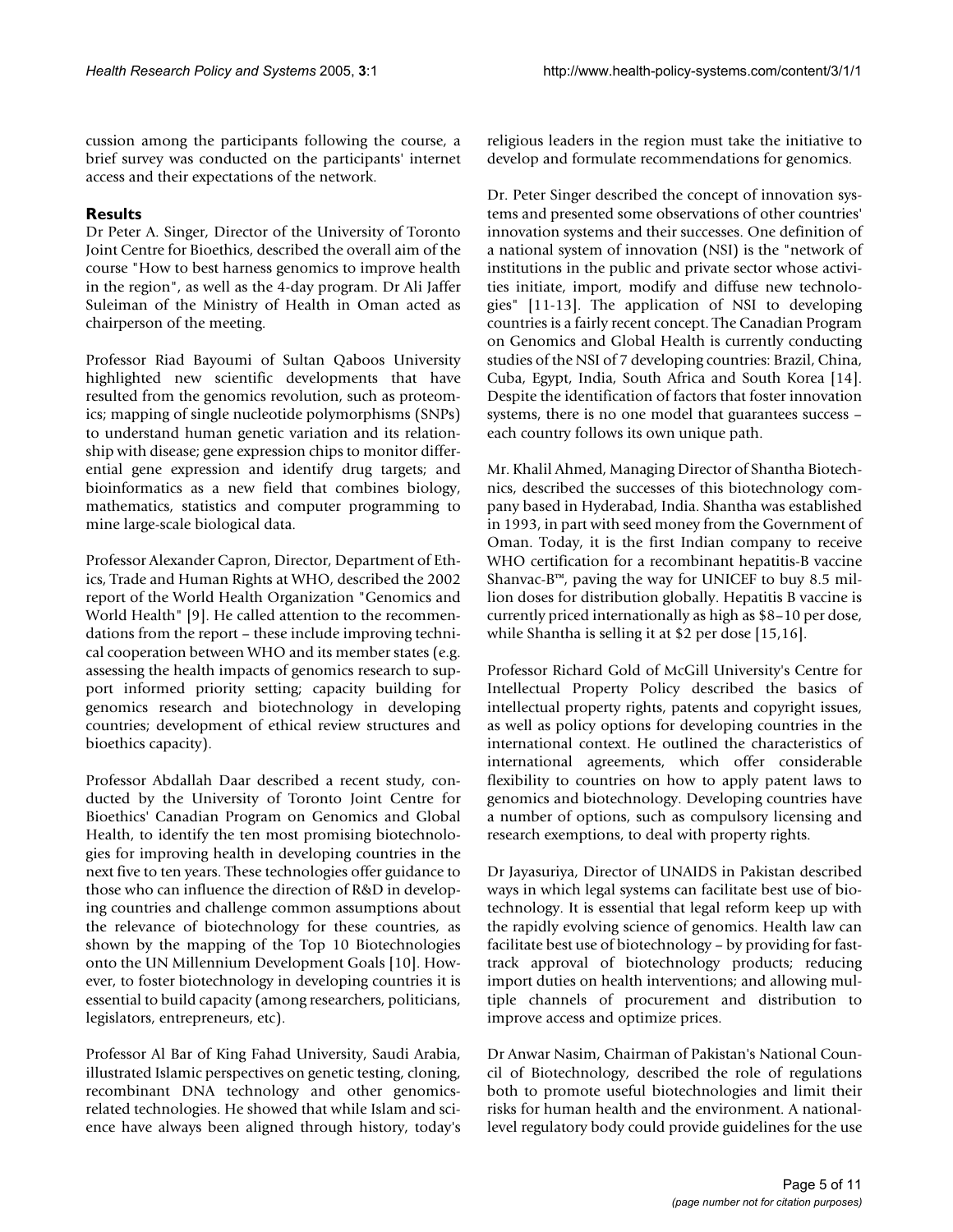and release of biotechnology products, conduct biosafety reviews and risk assessments and formulate feedback mechanisms to improve the system through experience. The National Commission of Biotechnology of Pakistan, established in November 2001, focuses on biotechnology regulatory issues in health, agriculture, environment and industry. Similar commissions could be set up in other countries of the region and their interaction could further regional cooperation in biotechnology.

Mr. Ehsan Masood of Scidev.net pointed out that active public engagement based upon knowledge can stimulate action to improve public health. Public engagement is far greater in today's world than it has ever been in the past. This is because of several factors including; a) the growing implications of research on public health, b) the increased awareness in civil societies to invest in health care and research, and to influence policy change and action, c) development and access of information technologies.

On the last day of the course the five participant groups, who had been assigned the task to on the deliberate the key question **"How best to harness genomics and biotechnology to improve the health of the people in the Eastern Mediterranean Region?"**, were invited to present their findings. The main points of these group presentations are summarized in the recommendations that emerged from the course.

# **Discussion**

The session discussions and group presentations underscored the urgent need for action to create the enabling environments (at regional, national and individual levels) for research and development in genomics and biotechnology.

The issue of awareness of biotechnology among political leaders to garner support at the highest level was raised early on in the course, and was reinforced throughout the course discussions. The participants felt strongly that political commitment is crucial to the advancement of biotechnology in the region. Political leadership is a critical factor in raising the profile of science in developing countries. A prominent example in the Eastern-Mediterranean Region is that of the Sultan Bin Mohammed Al-Qassimi, Shaikh of the Arab emirate of Sharjah. He has made a dedicated effort to change the face of science in the Gulf [17]. For example, in an attempt to attract Arab scientists working abroad to return to work in the Gulf, and more specifically to Sharjah, he has built two universities, six museums and established a science foundation in just a decade. He is also actively engaged in creating an environment of regional cooperation.

The course attendees recommended that WHO-EMRO should take the responsibility to engage political leaders in the region's national governments. The participants shared experiences of the importance of government support for biotechnology – in Egypt there appears to be relatively strong support for biotechnology by the government, with biotechnology activity in academic and other research institutions as well as in the private sector. In Iran, considerable advances have been made in private and academic research centres, leading to a number of biotechnology products that are soon to reach the market, as well as well-respected scientific journals such as the Iranian Journal of Biotechnology [18]. Other countries such as Pakistan, Tunisia, Lebanon, and Morocco are making steady gains in biotechnology, some in conjunction with their powerful public health sectors and others as a result of their strong scientific bases.

It will also be crucial to involve, inform and engage religious leaders in the region in order to promote genomics and biotechnology for improving public health. In doing so, it is worthwhile to note that Islam and science have always been aligned through history and it is well-established that Islam has historically contributed tremendous achievements to the advancement of science. [19] A recent article argues that the Muslim world has neglected to pay attention to contemporary ethical issues in science and technology [20]. The author calls for the establishment of an independent Islamic bioethics panel to advise Islamic governments and communities. Other measures, such as training Muslim bioethicists, incorporating biomedical issues into school curricula and educating the community about such issues are also recommended.

The active participation and involvement of organizations like COMSTECH was recommended to give support and guidance to WHO-EMRO's efforts. COMSTECH was established by the Islamic Summit in 1981 and includes among its objectives the building of indigenous capabilities in the fields of science and technology, promotion and continuing cooperation and coordination in scientific and technological areas of is member states and creation of effective institutional structure for planning research, development and monitoring of scientific and technological activities. COMSTECH has already launched networks across the region for exchange of information, and has valuable experience in the promotion of cooperation and coordination amongst the member states in science and technology activities in high technology areas [21].

A major discussion point at the workshop was the effective assessment of existing capacity in the region. Several participants shared disappointment over the relative lack of participation of the region in global science and tech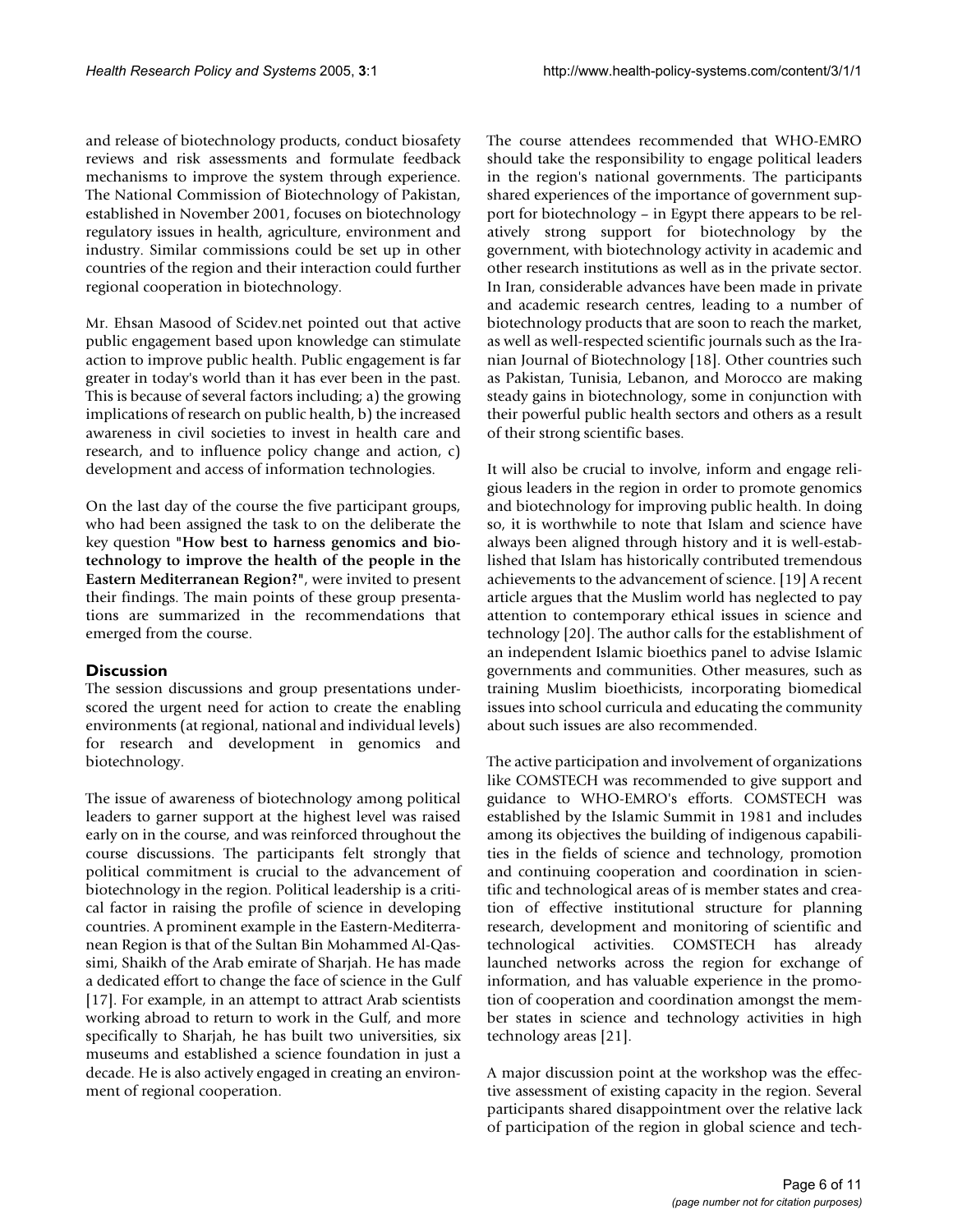nology advances, citing, for instance, poor representation of the region at international scientific conferences. Many felt the need to evaluate and assess the level of scientific activity and capacity in individual countries in the region, in order to identify, among other things, strengths and weaknesses, entry points for countries, opportunities for regional collaboration, and areas for improvement. The workshop attendees felt it important to carry out this type of survey of each country's innovation system as a prerequisite to revising and revamping national and regional genomics policy. The factors identified by the participants as important for assessment in this survey – scientific capacity within public and private sector, private enterprise, religious and political leadership and intellectual property rights – can be considered to be part of the National System of Innovation (NSI). This proposed survey of NSI in the region can help to identify factors for successful growth of biotechnology sectors. Similarly, the recently completed study by the Canadian Program on Genomics and Global Health of the health biotechnology innovation systems of Brazil, China, Cuba, Egypt, India, South Africa and South Korea may also help to identify some of these factors [22]. Workshop participants from Egypt, Iran, Lebanon, Pakistan, and Tunisia contributed to the discussion of NSI with descriptions of components of their countries' biotechnology innovation systems. In Egypt, there is increased recognition of the importance of intellectual property rights in fostering innovation. The Minister of Health has taken a keen interest in improving linkages between sectors to enhance inter-sectoral communication. The president himself was instrumental in the establishment of the Mubarak City for Scientific Research and Technology (MCSRT), which is currently engaging in collaborative projects with the United States and with China. Private sector development is of high priority, as indicated by government support of companies such as Vacsera, which is now making recombinant insulin in Egypt [23]. One successful story from Egypt is the development by scientists at the Agricultural Genetic Engineering Research Institute in Giza of a powerful bio-pesticide based on a new strain of *Bacillus thuringiensis* [24]. In Iran, the trade embargo has led to a shortage of funds, but has in some ways helped to strengthen the innovation system through the need for self-reliance. Iran and Cuba have reached an agreement for cooperation and transfer of technology to produce hepatitis-B vaccine, interferon- $\alpha$ , streptokinase, and erythropoietin. Iran has developed several products based on recombinant DNA technology, and the country is also actively building research collaboration networks. Pakistan has had some successes in agricultural biotechnology and made some advances in bioethics. Although there are powerful institutes in place, the country needs to continue to strengthen facilities, resources and human capital. There is a need to bring products to the public. Lebanon has a well-developed

healthcare industry, and has developed expertise in genetic testing, bioethics as well as intellectual property rights. Tunisia has strong research infrastructure and has made advances in genetic counseling, cytogenetics, and diagnosis of genetic diseases, along with regulation and legislation. However the pharmaceutical industry is not able to optimize the potential of public sector research, for which regional cooperation would be valuable. The participants identified strengthening the linkages between academia and the private sector as key to strengthening capacity in genomics. One example of a concerted effort to improve academic-private sector links is Jeddah BioCity, a research facility with close ties to the King Faisal Specialist Hospital and Research Center. Founded by Sultan Bahabri, head of King Faisal Specialist Hospital and Research Center in Jeddah and other Saudi scientists, this private venture plans the construction of state of the art biotechnology laboratories and companies and is intended to make Saudi Arabia a world leader in biotechnology.

As highlighted by the 2004 report of the UN Commission on Private Sector and Development report [25], the process of commercialization for development involves the dissemination and facilitation of knowledge flows between public and private sectors of both developed and developing markets. The report recommends action in both the public and private spheres, and emphasizes the linkages between these spheres, recognizing the importance of cooperation and partnerships to achieve goals. With stronger public-private linkages, the private sector in developing countries will be able to help provide new genomics-based technologies at affordable prices. Given that over the last few decades, market forces have driven the R&D agenda of pharmaceutical companies based in the North to de-emphasize the health concerns of developing countries, it is becoming increasingly important to develop indigenous capacity in private enterprise. The successes of biotechnology firms in developing countries such as India and Egypt were seen as a source of inspiration by the course attendees.

The attendees observed that the key to effective participation in the genomics revolution is building scientific capacity, and expressed serious concern over the region's limited capacity to absorb and utilize genomics and biotechnology. Critical to capacity-building is access not just to technology but, more importantly, to scientific knowledge. One point-of-entry that was greeted with enthusiasm by the participants was bioinformatics, which is typically less-resource intensive compared with other genomics-related sciences, such as sequencing and proteomics. According to the report on the "Top 10 technologies to improve health in developing countries" countries of EMR can take advantage of genomic data and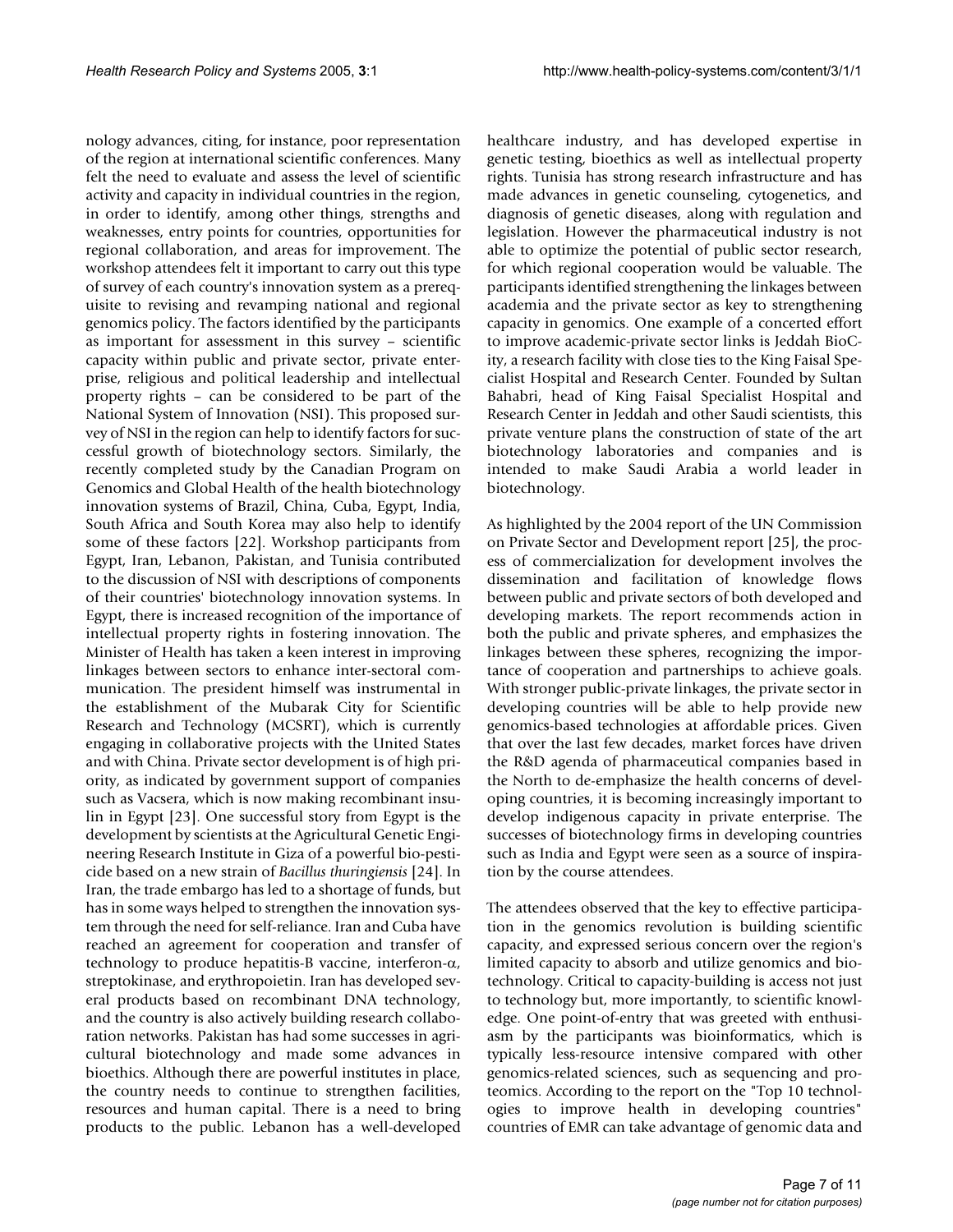apply the power of bioinformatics to local health problems without having to invest heavily in the technologies used to produce them, A dedicated Genomics and Health Research Fund for the region may help to break down financial barriers to encourage scientific research and development in the region.

The participants expressed enthusiasm for setting up National Biotechnology Commissions to address genomics policies at the national level and to contribute to the development of the above-mentioned national biotechnology strategy. A National Commission on Biotechnology (NCB) has been set up in Pakistan. The overall goal would be to help devise regulations to facilitate innovation in biotechnology. The NCB could help coordinate national biotechnology activities and policy, with activities including evaluation of biotechnology capacity (see above) to priority setting and public engagement. Accordingly, the NCB should have broad cross-sectoral representation in order to minimize the negative effects of interinstitutional rivalry. One of the main goals of the NCB (or equivalent national agency), following the above-mentioned national biotechnology survey, will be to help develop and adopt a national biotechnology strategy, perhaps as part of a long-term science and technology policy. Other important objectives are discussed below.

At the outset of the conference, participants voiced their concern about the low level of awareness (which goes beyond just *public* awareness) of biotechnology and genomics in the region, and that this lack of awareness may be the biggest barrier to advances in genomics. Public awareness and engagement can help change the pace of research, leading to increased opportunities for greater societal involvement for improved health care. Media can be used as a catalyst to raise community awareness for social beneficence, equity and justice in health care. Recently, in May 2004, science journalists from across the region met in Cairo to discuss the hurdles they face in science reporting. The hurdles identified at this meeting included bureaucracy and poor access to scientific research taking place in the region [26]. The meeting concluded with the creation of a provisional network of Arab science journalists that will aim to provide its members with training, skills and contacts, as well as promote the coverage of scientific issues from a development perspective. Similarly, public health specialists and scientists should also be encouraged to engage actively disseminate evidence based and correct information in disease prevention and control through media.

While it was agreed that science should be permitted to march forward, the participants emphasized that ethics, regulations and laws must keep up with the science [27]. For example, an important focus area of the NCB is that of intellectual property rights. The participants agreed that developing countries must build capacity and knowledge to choose the best policy options to benefit from the international patent regime. Compulsory licensing under specific circumstances may be a good option for developing countries and national laws should permit compulsory licensing [28]. The forces of globalization must balance forces of protectionism, especially by the developed world, and both national and regional regimes should respect international patent law to take advantage of globalization. If developing countries are involved in international research collaborations, they should ensure that they obtain patents. In view of this, it is essential for developing countries to build capacity and training in patent law and learn how to formulate effective patents, and the NCB could play a key role in this effort.

Regional cooperation in science was given a boost this year, with the establishment of a network of science academies of the Organisation of Islamic Conference [29] at a meeting organized by the Third World Academy of Sciences. This formal network aims to provide the partner states with mutual support and supports discussion of the scientific aspects of common problems. It could help to build a unified approach to capacity building in science and technology within member states.

Health advances in developing countries have lagged behind those in the developed world. The rapid advance in genomics research in developed countries compared with the relatively slow progress of genomics R&D in developing countries threatens to create a North-South genomics divide in the coming years, which may enhance existing health inequities. With the appropriate emphasis on its health needs, incentives for public-private R&D partnerships, and a sound set of regulatory policies, the Eastern Mediterranean Region may well reap the benefits of genomics and biotechnology. The overall goal of the Genome Policy Executive Course, a WHO-University of Toronto initiative, was to help provide the impetus for cross-sectoral dialogue on genomics and health policy in the region. The internet-based opinion leaders' network is expected to foster dialogue to help achieve the objectives outlined by the participants of the course.

The participants and the organizers of the course felt strongly that the recommendations formulated at the course must be shepherded by individuals. People felt that progress could be achieved if individuals make a significant and concerted effort to ensure that these recommendations are fulfilled.

One way to spur action and maintain the momentum generated by this course is by coordinating the participants into a network within which they can continue to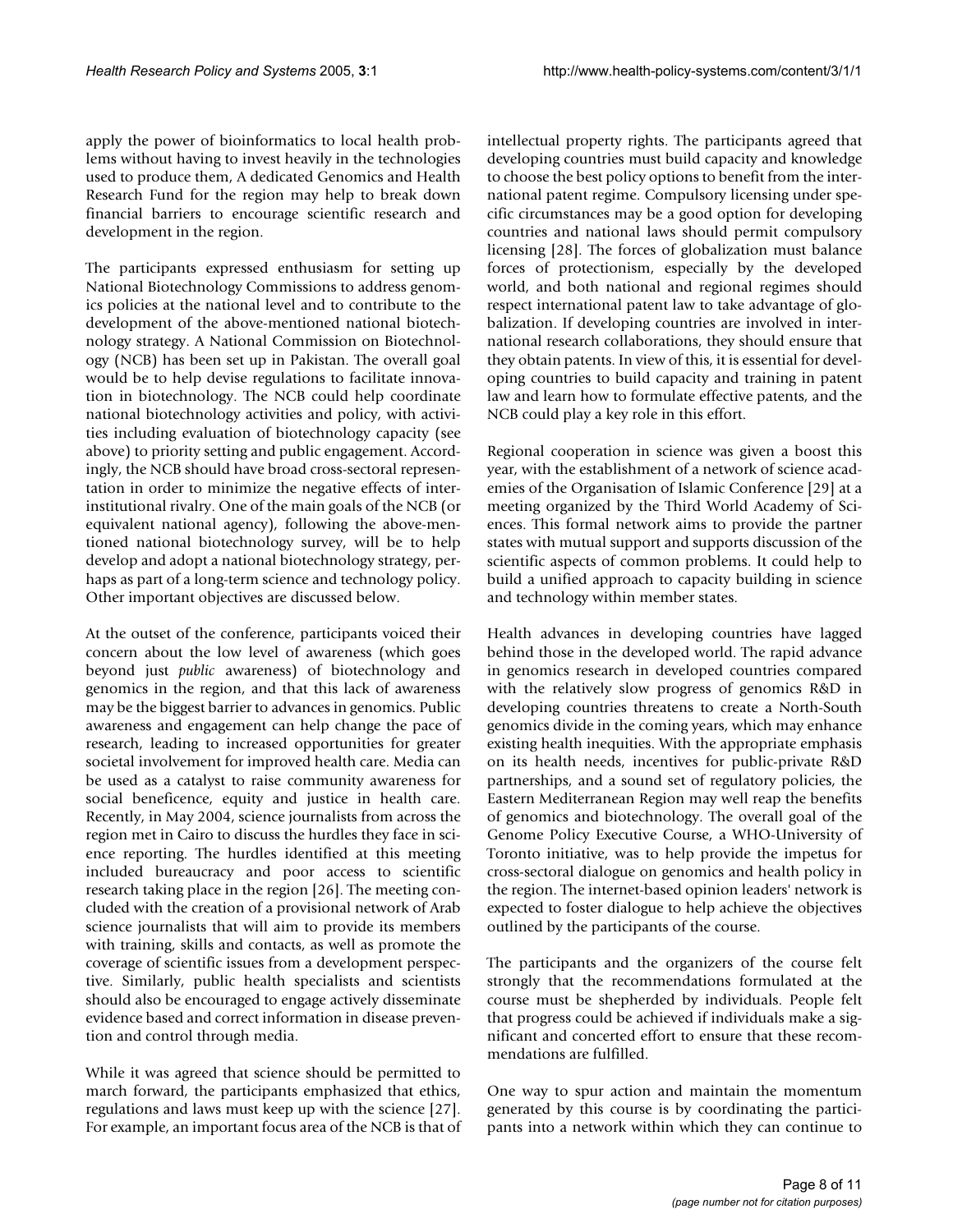| Goals of network           | • Dissemination of information                                                                                                 |
|----------------------------|--------------------------------------------------------------------------------------------------------------------------------|
|                            | • Exchange of ideas                                                                                                            |
|                            | • Maintaining inter-connectivity                                                                                               |
|                            | • Consensus building through wide participation                                                                                |
|                            | • Influencing policy and media                                                                                                 |
| Access                     | • 41 (79%) no access issues – reliable connectivity from work                                                                  |
|                            | • 3 needed some assistance with email access (internet connection at work; compensation for access; help to post<br>responses) |
| Obstacles to participation | • 47 (92%) identified lack of time due to professional responsibilities                                                        |
|                            | • 98% of those with connectivity willing to dedicate I hour a week to the network                                              |
|                            | • 3 people identified lack of connectivity as a barrier                                                                        |
|                            |                                                                                                                                |

#### <span id="page-8-0"></span>**Table 4: Opinion leaders' network survey results in brief**

#### <span id="page-8-1"></span>**Table 5: Recommendations**

#### Recommendations for the Eastern Mediterranean Regional Office

The workshop recommends that the Regional Director EMRO may be requested to address the governments at the highest level for actively considering the proposals of this workshop and for giving priority attention to genomics for health and health biotechnology. The political leadership may be provided effective advocacy material, with special reference to its link with poverty alleviation, public health objectives, and need for transfer (and internalization) of technology.

EMRO and Organization of the Islamic Conference Standing Committee for Science and Technology (COMSTECH), and possibly other groups should provide coordination and networking among national biotechnology bodies (see below) and coordinators to exchange information, expertise, training, and Regional cooperation in production and utilization of health biotechnology.

EMRO, in collaboration with member states and their national biotechnology bodies, should coordinate a national survey/inventory/situation analysis/needs assessment of health biotechnology innovation systems, including scientific and management capacity, government policies, legislation and regulations, intellectual property policies, private sector activity, and strengths/weaknesses, opportunities and threats.

EMRO, in collaboration with COMSTECH and member states, should develop a proposal/feasibility study for a Regional Genomics and Health Research Fund emphasizing both peer-reviewed research and capacity strengthening.

#### Recommendations for Member States

Each member state should create an effective National Commission on Genomics, Biotechnology and Health, if this function has not otherwise been established, including a coordinator who will serve as the focal point for this activity. The membership should be multisectoral and include youth, women, and civil society. The focus should include ethical issues.

Based on evidence from the national survey described above, governments of member states should develop and adopt, at the highest level, a national biotechnology strategy.

The National Commission on Biotechnology should develop programs of public awareness and engagement. Important "publics" here include media and religious leaders as well as the public at large. The discussion should include ethical issues.

The National Commission on Biotechnology should encourage academic institutions including schools and universities, to include health biotechnology topics within their curricula and create specialized programs and degrees where appropriate. There should be particular emphasis on ICT and bioinformatics.

The National Commission on Biotechnology, in collaboration with the relevant ministries, should develop a plan to integrate genetic and genomics products (including diagnostics, vaccines, therapies, and other genomic priorities), within the health system and public health programs. The emphasis should be on accessibility and equity to improve the health of the poor.

#### Recommendations for Individuals

There is a need for strong personal commitment to strengthen the initiative on genomics and biotechnology to improve health and well-being of people in the EMRO Region. Workshop participants, as well as other concerned individuals, should are therefore encouraged to actively engage in the implementation of these recommendations.

interact and share information and experiences. This internet-based network will be moderated in order to streamline discussions. A number of short-term projects are envisioned that could be coordinated by various expert members of the network. The results of the survey (table [4\)](#page-8-0) administered to the participants during the course suggested that 80% of them had reliable access to internet and would be willing to spend 1–2 hours a week taking part in the discussion. The main objectives of the network, as identified by the participants in the survey, would be dissemination of information, exchange of ideas, maintaining inter-connectivity, consensus building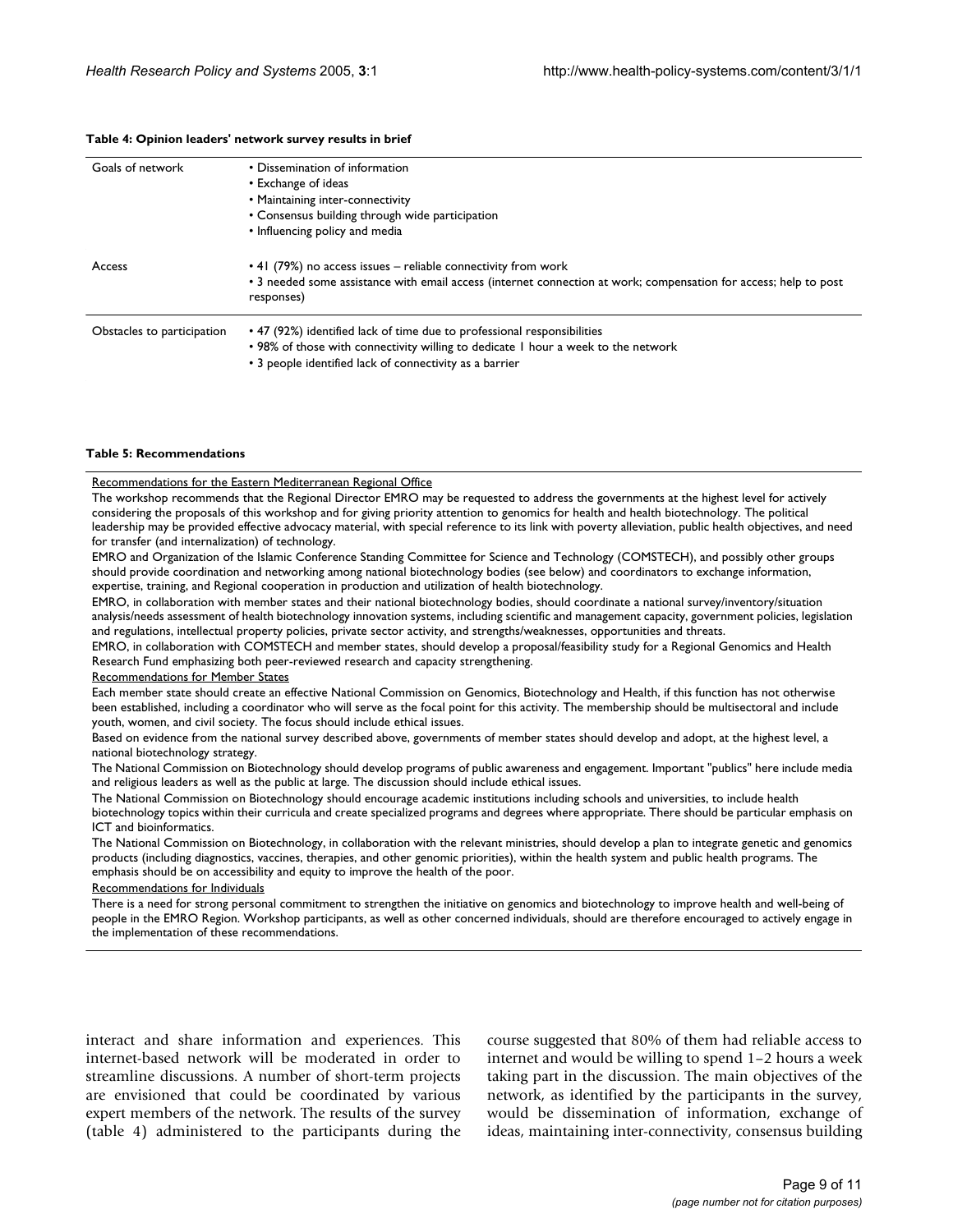through wide participation, and influencing policy and media. The network is now established and is being used by the participants to exchange information.

# **Conclusions**

The meeting concluded with a set of recommendations for the EMRO and Member States (table [5\)](#page-8-1) [30]. The recommendations were developed through consensus among the participants. The process of consensus development involved the following steps: (i) the recommendations were drafted based on the group presentations, (ii) any recommendations which the participants did not support were deleted (iii) recommendations that were missing but deemed to be important were added (iv) the final list was scrutinized to sharpen language and consolidate points where possible.

The participants felt the need for EMRO to:

a) Request regional governments and policy makers at highest level to give priority to genomics for health and health biotechnology

b) Develop linkages with Organization of Islamic Conference Standing Committee for Science and Technology (COMSTECH) and other international partners to build Regional networking and cooperation for developing and utilizing health biotechnology.

c) In collaboration with Member States undertake a national survey/situation analysis/needs assessment of health biotechnology innovation systems including resource capacities, government policies (legislation, regulations intellectual property policies and private sector activity.

d) In collaboration with COMSTECH initiate a research grant for applied (health) genomics and biotechnology

The participants agreed that each member state would benefit from creating effective National Commissions on Biotechnology (NCB) to develop national biotechnology strategies. NCB should; a) develop national priorities, programmes and guidelines aimed at raising public education and awareness and b) collaborate with civil sectors to develop plans to integrate genetic and genomic products (including diagnostics, vaccines, therapies and other genomic priorities within the health systems and public health programmes and c) build capacities for utilization and access of health biotechnology to the needy and e) ensure ethical safeguards against unwanted harm and exploitation and improve equity to improve health of the poor. The participants also felt that there was a need for strong personal commitment at individual level by experts and key actors to engage actively in the implementation of the recommendations to strengthen the initiative on genomics and biotechnology to improve the health and well-being of people in EMR. One concrete outcome of the workshop that may contribute to strengthening capacity in the region is the joint agreement between WHO/EMRO and the University of Toronto Joint Centre for Bioethics to provide scholarships to the Master of Health Sciences Program at the JCB. Furthermore, there seems to be growing need to establish a Regional Health Biotechnology Network for EMR, and WHO-EMRO is now planning to hold a Regional meeting to discuss this in Iran in July 2004.

WHO-EMRO has initiated follow-up of these recommendations. Ministers of Health from the region, at the 50th Regional Committee Meeting held in October 2003, urged Member States to establish national bodies for genomics and biotechnology to formulate strategic vision for creating public awareness and for developing biotechnology for equitable health care in the region.

Recently, a paper on harnessing genomics and biotechnology for public health was presented at the EM 28th Regional Consultative Committee Meeting (RCC) held in Cairo in April of this year. The recommendations in the paper were derived from those developed at the workshop. The paper will be presented at this year's Regional Committee Meeting to be held in October 2004.

The methods and recommendations outlined in this paper demonstrate progress in bringing genomics and biotechnology to the forefront of science policy in developing countries. Our procedure has now led to the formation of three regional networks – the two previous ones being the African Genome Policy Forum, which encompasses participants from 10 African nations, the Indian Genome Policy Forum. We have also now held a course for Latin America and the Caribbean in association with PAHO and the UN University in Venezuela May 23–26 2004, and a similar network is being created of participants of that course. The next one will be held in the Southeast Asian region, most likely based in Hong Kong. These regional genome policy networks will provide models to establish a Global Genome Policy Forum.

# **Competing interests**

The author(s) declare that they have no competing interests.

# **Authors' contributions**

TA drafted the manuscript; PAS and ASD conceived of the course, and all authors participated in its design and coordination. All authors revised the manuscript for critical content and approved the final draft.